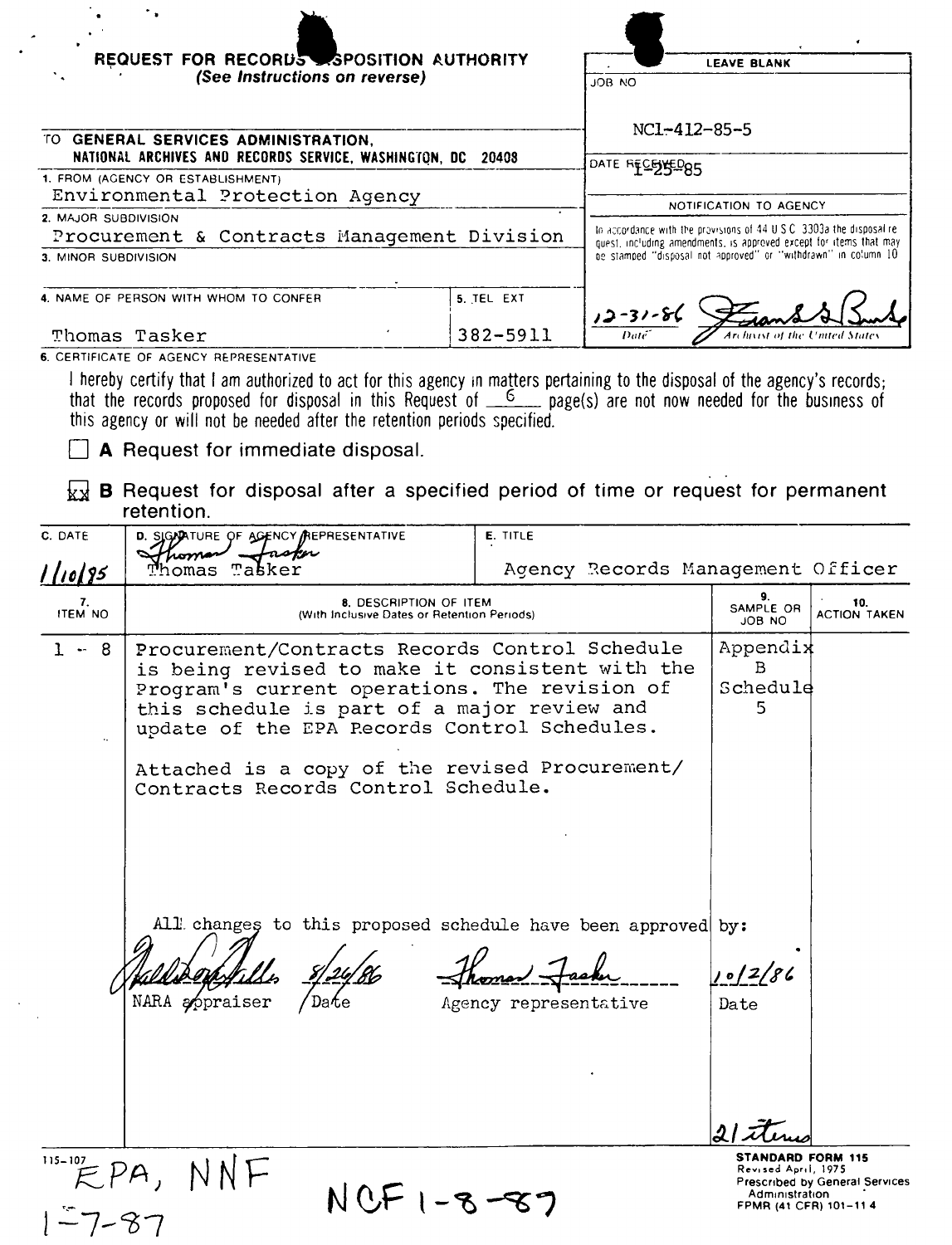|                | TITLE OF SCHEDULE                                                                                                                                                                                                                                                                                                                                | COVERAGE OF SCHEDULE                                                                                                                                                                                                                                            |  |
|----------------|--------------------------------------------------------------------------------------------------------------------------------------------------------------------------------------------------------------------------------------------------------------------------------------------------------------------------------------------------|-----------------------------------------------------------------------------------------------------------------------------------------------------------------------------------------------------------------------------------------------------------------|--|
|                | PROCUREMENT/CONTRACTS RECORDS                                                                                                                                                                                                                                                                                                                    | <b>AGENCYWIDE</b>                                                                                                                                                                                                                                               |  |
| <b>TTEM</b>    | NAME AND OESCRIPTION OF RECORD/FILE                                                                                                                                                                                                                                                                                                              | RETENTION PERIOD AND DISPOSITION                                                                                                                                                                                                                                |  |
| $\mathbf{1}$ . | Correspondance Files of Procurement Operating Units. Cor-<br>respondence pertaining to the internal operation and<br>administration of the units.                                                                                                                                                                                                | Retention: Retain 2 years.<br>Disposition: Break file at and of year. Keep in<br>office for 2 years, then destroy.                                                                                                                                              |  |
| 2.             | Administrative Reports and Data Relating to Procurement<br>Operations.                                                                                                                                                                                                                                                                           |                                                                                                                                                                                                                                                                 |  |
|                | a. Reports and data used for workload purposes.                                                                                                                                                                                                                                                                                                  | Retention: Retain 6 years.<br>Disposition: Break file at end of year. Keep in<br>office for 6 years, then destroy.                                                                                                                                              |  |
|                | b. All other reports and data.                                                                                                                                                                                                                                                                                                                   | Retention: Retain 4 years.<br>Disposition: Break file at end of year. Keep in<br>office for 6 months, then transfer to the FRC.<br>Destroy when 4 years old.                                                                                                    |  |
| 3.             | Program Management File. Consists of records related to<br>the management and administrative support of each unit of<br>the Procurement and Contracts Management Division. Records<br>consist of program planning and implementation, personnel<br>needs, work accomplishments, budgetary materials, and other<br>program management activities. | Retention: Retain 5 years.<br>Disposition: Break file at end of year. Keep in<br>office I year, then transfer to the FRC. Destroy<br>when 5 years old.                                                                                                          |  |
| 4. !           | Above \$25,000 and Special Transactions File. Procurement<br>files (as described in item(X) involving transactions of<br>\$25,000 or more which document the initiation and develop-<br>ment of transactions that deviate from established prece-<br>dents with respect to general agency procurement or major<br>procurement programs.          | Retention: Permanent.<br>Disposition: Break file at end of year. Keep in<br>office for 3 years, then transfer to the FRC.<br>Keep in FRC for 12 years, then offer to the<br>National Archives.                                                                  |  |
| 5.             | Real Property Procurement File. Papers documenting the<br>acquisition of real property (by purchase, condemnation,<br>donation, exchange, or otherwise). Papers for property<br>acquired since January 1, 1921, other than abstract or<br>certificate of title.                                                                                  | Retention: Retain 10 years.<br>Disposition: Break file after unconditional sale<br>or release by the Government of conditions,<br>restrictions, mortgage or other liens. Keep in<br>office for 2 years, then transfer to the FRC.<br>Destroy when 10 years old. |  |

. In the set of the set of the set of the set of the set of the set of the set of the set of the set of the set of the set of the set of the set of the set of the set of the set of the set of the set of the set of the set

 $\mathcal{L}^{\mathcal{L}}(\mathcal{L}^{\mathcal{L}})$  and  $\mathcal{L}^{\mathcal{L}}(\mathcal{L}^{\mathcal{L}})$  and  $\mathcal{L}^{\mathcal{L}}(\mathcal{L}^{\mathcal{L}})$ 

 $\epsilon$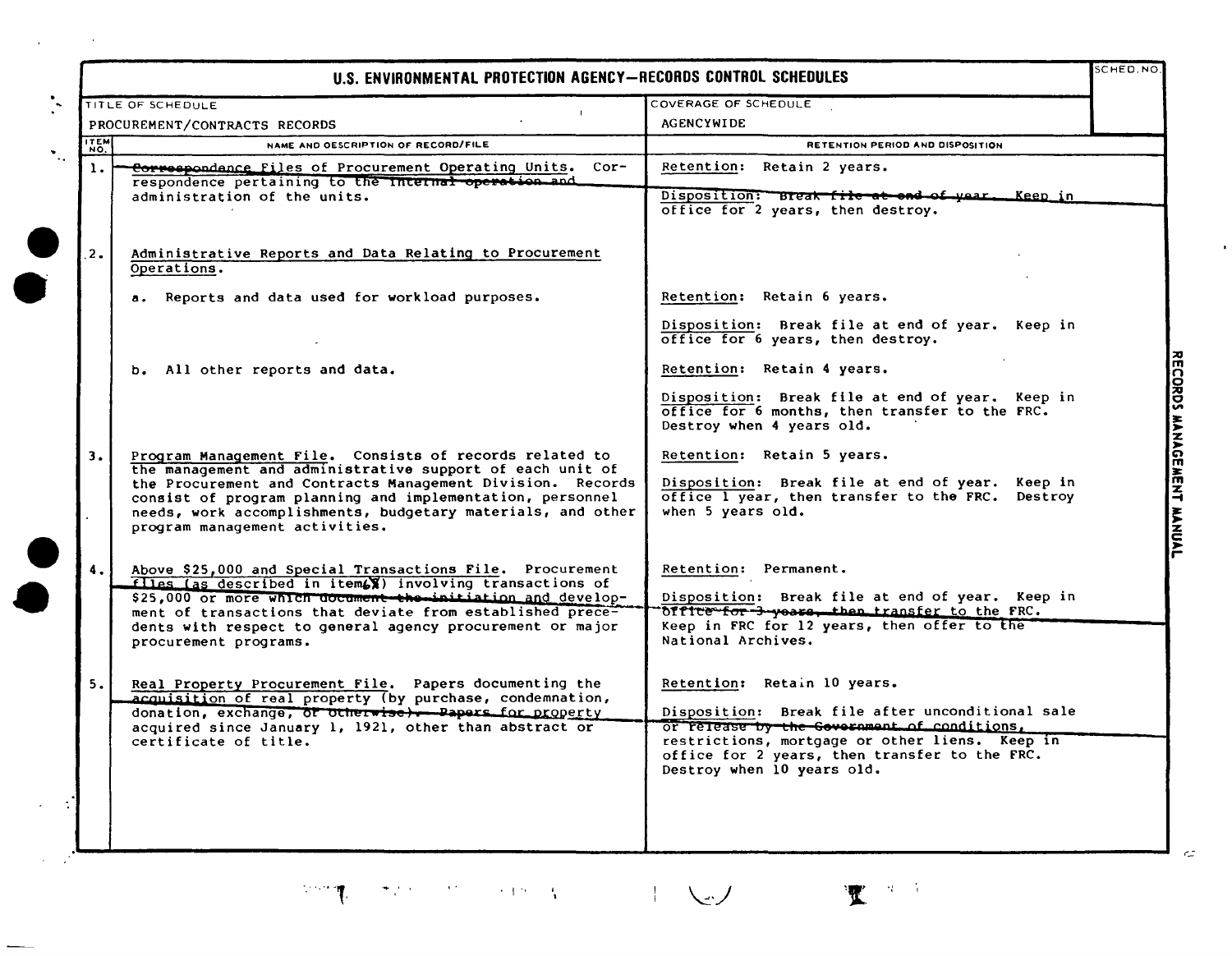|             | U.S. ENVIRONMENTAL PROTECTION AGENCY-RECORDS CONTROL SCHEDULES                                                                                                                                                                                    |                                                                                                                                                                                                                                                                                                    |  |
|-------------|---------------------------------------------------------------------------------------------------------------------------------------------------------------------------------------------------------------------------------------------------|----------------------------------------------------------------------------------------------------------------------------------------------------------------------------------------------------------------------------------------------------------------------------------------------------|--|
|             | <b>TITLE OF SCHEDULE</b>                                                                                                                                                                                                                          | COVERAGE OF SCHEDULE                                                                                                                                                                                                                                                                               |  |
|             | PROCUREMENT/CONTRACTS RECORDS                                                                                                                                                                                                                     | <b>AGENCYWIDE</b>                                                                                                                                                                                                                                                                                  |  |
| <b>ITEM</b> | NAME AND DESCRIPTION OF RECORD/FILE                                                                                                                                                                                                               | RETENTION PERIOD AND DISPOSITION                                                                                                                                                                                                                                                                   |  |
| 6.          | Contract, Requisition, Purchase Order, Lease, and Bond and<br>Surety Records. Includes correspondence and related papers<br>pertaining to award, administration, receipt, inspection,<br>and payment (other than those covered in items 4 and 5). |                                                                                                                                                                                                                                                                                                    |  |
|             | a. Records pertaining to exceptions or protests, claims for<br>or against the United States, investigations, cases pending<br>or in litigation, or similar matters.                                                                               | Retention: Retain until final clearance or settle-<br>ment, or until the retention period otherwise<br>specified for the document in paragraphs b. through<br>n. below is completed, whichever is later.                                                                                           |  |
|             |                                                                                                                                                                                                                                                   | Disposition: Break file at the end of fiscal year.<br>Keep in office until cleared or settled, or for 1<br>year after final payment, whichever is later, then<br>transfer to the FRC. Keep in FRC for the appropri-<br>ate period as indicated in paragraphs b. through n.<br>below, then destroy. |  |
|             | b. Signed originals of (1) contracts and (2) modifications<br>thereto.                                                                                                                                                                            | Retention: Retain 6 years and 3 months after final<br>payment.                                                                                                                                                                                                                                     |  |
|             |                                                                                                                                                                                                                                                   | Disposition: Break file at end of fiscal year.<br>Keep in office for 1 year after final payment, then<br>transfer to the FRC. Destroy when 6 years and 3<br>months old.                                                                                                                            |  |
|             | c. Data pertaining to each contract negotiation under<br>FAR 15.201 and 15.207 through 15.215.                                                                                                                                                    | Retention: Retain 6 years and 3 months after final<br>payment.                                                                                                                                                                                                                                     |  |
|             |                                                                                                                                                                                                                                                   | Disposition: Break file at end of fiscal year.<br>Keep in office for 1 year after final payment, then<br>transfer to the FRC. Destroy when 6 years and 3<br>months old.                                                                                                                            |  |
|             |                                                                                                                                                                                                                                                   |                                                                                                                                                                                                                                                                                                    |  |
|             |                                                                                                                                                                                                                                                   |                                                                                                                                                                                                                                                                                                    |  |
|             |                                                                                                                                                                                                                                                   |                                                                                                                                                                                                                                                                                                    |  |
|             |                                                                                                                                                                                                                                                   |                                                                                                                                                                                                                                                                                                    |  |
|             |                                                                                                                                                                                                                                                   |                                                                                                                                                                                                                                                                                                    |  |

....~ ....' "

 $\sim$  1000  $\pm$ 

**KACEMEN** IN<br>E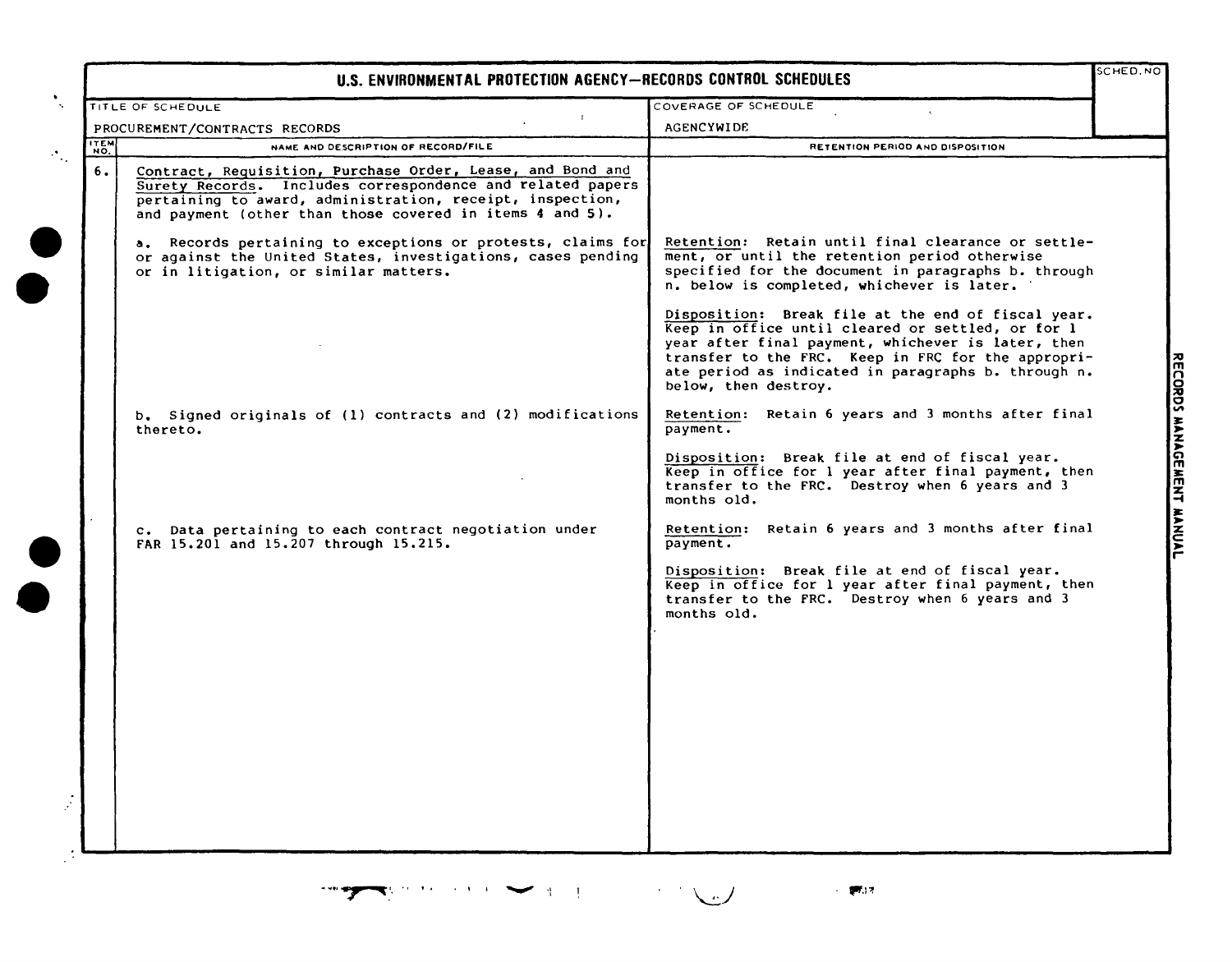## **U.S. ENVIRONMENTAL PROTECTION AGENCY-RECORDS CONTROL SCHEDULES**

| PROCUREMENT/CONTRACTS RECORDS<br>NAME AND DESCRIPTION OF RECORD/FILE<br>NO.                                                                                            | <b>AGENCYWIDE</b><br>RETENTION PERIOD AND DISPOSITION                                                                                                                                                                                         |  |
|------------------------------------------------------------------------------------------------------------------------------------------------------------------------|-----------------------------------------------------------------------------------------------------------------------------------------------------------------------------------------------------------------------------------------------|--|
| d. Signed originals of determinations and findings authori-<br>zing contracting by negotiation, and copies of documents<br>supporting the determinations and findings. | Retention: Retain 6 years and 3 months after<br>final payment.<br>Disposition: Break file at the end of fiscal year.<br>Keep in office for 1 year after final payment, then<br>transfer to the FRC. Destroy when 6 years and 3<br>months old. |  |
| e. Signed originals of small purchases and modifications<br>thereto and construction contracts under \$2000.                                                           | Retention: Retain 3 years after final payment.<br>Disposition: Break file at end of fiscal year.<br>Keep in office for 6 months after final payment,<br>then transfer to the FRC. Destroy when $\frac{1}{2}$ years<br>old.                    |  |
| f. All unsuccessful offers or quotations that pertain to<br>contracts below the appropriate small purchase limitation.                                                 | Retention: Retain 1 year after date of award or<br>until final payment, whichever is later.<br>Disposition: Break file at the end of fiscal year.<br>Keep in office for 1 year after date of award, or,                                       |  |
| g. Contract Status (progressing), expediting, and produc-<br>tion surveillance records.                                                                                | until final payment, then destroy.<br>Retention: Retain 6 months after final payment.<br>Disposition: Break file at the end of fiscal year.<br>Keep in office for 6 months after final payment,<br>then destroy.                              |  |
| h. Rejected engineering change proposals.                                                                                                                              | Retention: Retain 6 months after final payment.<br>Disposition: Break file at the end of fiscal year.<br>Keep in office for 6 months after final payment,<br>then destroy.                                                                    |  |
| i. Labor compliance records, including equal employment<br>opportunity records.                                                                                        | Retention: Retain for / years after final payment.<br>Disposition: Break file at the end of fiscal year.<br>Keep in office for 6 months after final payment,<br>then transfer to the FRC. Destroy when / years<br>old.                        |  |
|                                                                                                                                                                        |                                                                                                                                                                                                                                               |  |

 $\sum$ 

n<br>CC ~ % ~ r-

主题 20

 $\begin{array}{c} \begin{array}{c} \mathbf{0} \\ \mathbf{0} \end{array} & \begin{array}{c} \mathbf{0} \\ \mathbf{0} \end{array} & \begin{array}{c} \mathbf{0} \\ \mathbf{0} \end{array} & \begin{array}{c} \mathbf{0} \\ \mathbf{0} \end{array} & \begin{array}{c} \mathbf{0} \\ \mathbf{0} \end{array} & \begin{array}{c} \mathbf{0} \\ \mathbf{0} \end{array} & \begin{array}{c} \mathbf{0} \\ \mathbf{0} \end{array} & \begin{array}{c} \mathbf{0} \\ \mathbf{0} \end{array} & \begin{array}{$ 

**•** 

**•**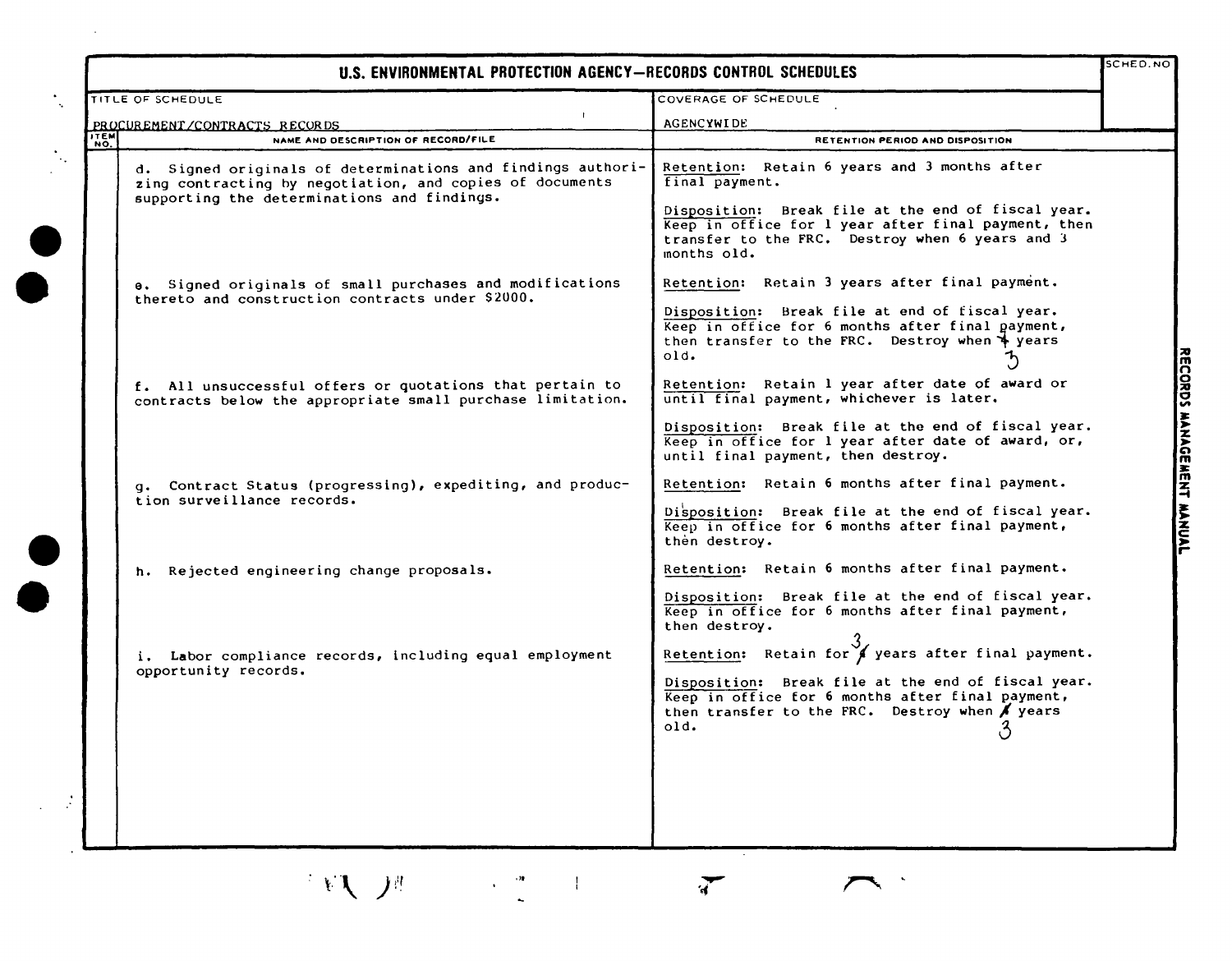## U.S. **ENVIRONMENTAL PROTECTION AGENCY -RECORDS CONTROL SCHEDULES**

**•**<br>•

 $\ddot{\phantom{a}}$ 

-

**•**<br>•

**•** 

**•** 

|             | TITLE OF SCHEDULE                                                                                                                                                                                                     | COVERAGE OF SCHEDULE                                                                                                                                                                                                                           |  |
|-------------|-----------------------------------------------------------------------------------------------------------------------------------------------------------------------------------------------------------------------|------------------------------------------------------------------------------------------------------------------------------------------------------------------------------------------------------------------------------------------------|--|
|             | $\blacksquare$<br>PROCURMENT/CONTRACTS RECORDS                                                                                                                                                                        | <b>AGENCYWIDE</b>                                                                                                                                                                                                                              |  |
| <b>ITEM</b> | NAME AND DESCRIPTION OF RECORD/FILE                                                                                                                                                                                   | RETENTION PERIOD AND DISPOSITION                                                                                                                                                                                                               |  |
|             | j. Documents pertaining generally to a contractor such as<br>a contractor's general file, (containing documents that<br>relate to no specific contract, more than one contract, or<br>the contract in a general way). | Retention: Retain until superseded or obsolete.<br>Disposition: Keep in office until superseded or<br>obsolete, then destroy.                                                                                                                  |  |
|             | k. Records or documents other than those in paragraphs 6.a.<br>through 6.j. above, pertaining to contracts below the appro-<br>priate small purchase limitation.                                                      | Retention: Retain for 1 year after final payment.<br>Disposition: Keep in office for 1 year after final<br>payment, then destroy.                                                                                                              |  |
|             | 1. Records or documents other than those in paragraphs 6.a.<br>through 6.k. above, pertaining to contracts above the appro-<br>priate small purchase limitation.                                                      | Retention: Retain 6 years and 3 months after final<br>payment.<br>Disposition: Break file at the end of fiscal year.<br>Keep in office for 1 year, after final payment,<br>then transfer to the FRC. Destroy when 6 years and<br>3 months old. |  |
|             | m. Files for cancelled solicitations.                                                                                                                                                                                 | Retention: Retain 5 years after cancellation.<br>Disposition: Break file at end of fiscal year.<br>Keep in office for 1 year after cancellation, then<br>transfer to the FRC. Destroy when 5 years old.                                        |  |
|             | n. Solicited and unsolicited unsuccessful bids and pro-<br>posals above the appropriate small purchase limitation:                                                                                                    |                                                                                                                                                                                                                                                |  |
|             | (1) When filed separately from contract case file.                                                                                                                                                                    | Retention: Retain until contract completion date.<br>Disposition: Keep in office until contract com-<br>pletion date, then destroy.                                                                                                            |  |
|             | (2) When filed with contract case file.                                                                                                                                                                               | Retention: Retain 6 years and 3 months after final<br>payment.<br>Disposition: Break file at the end of fiscal year.<br>Keep in office for 1 year after final payment, then<br>transfer to the FRC. Destroy when 6 years and 3<br>months old.  |  |
|             |                                                                                                                                                                                                                       |                                                                                                                                                                                                                                                |  |

SCHED.NC